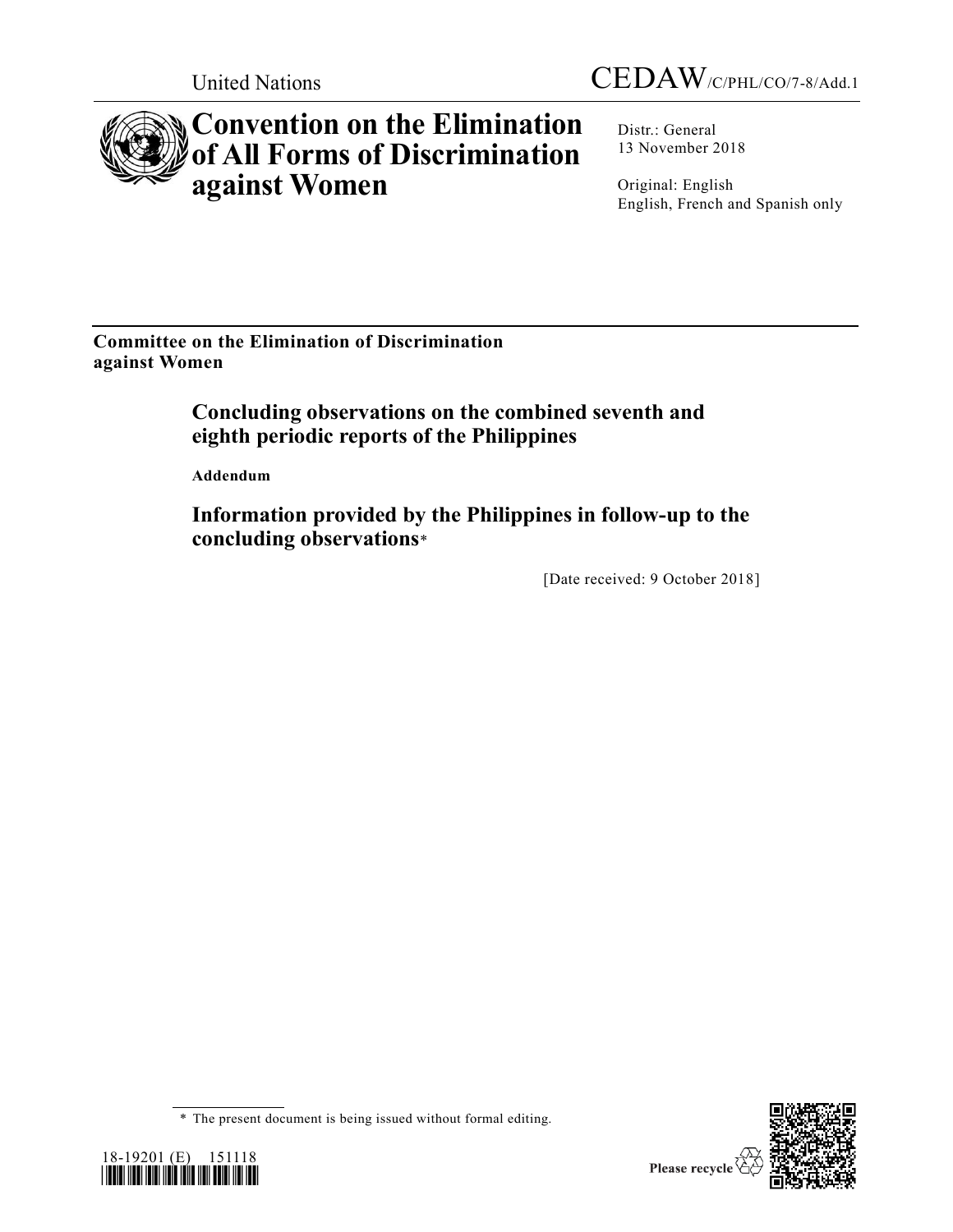1. This report is in response to the Committee's request for the State to provide, within two years from 2016, information on the steps it has undertaken to implement priority recommendations:

# **A. Adoption of a Comprehensive Anti-Gender-Based Violence (GBV) Law**

2. The issue of GBV is too broad to be contained in one law. Each form of violence has its specific set of elements and nuances that require certain modes of redress/ penalties already provided for in existing laws and policies.

3. The State expresses reservation in adopting a single comprehensive Anti-GBV legislation because separate/individual laws covering various forms of GBV are already in place (Annex 1). Instead, the State prefers to improve the implementation of existing GBV statutes, and to amend and/or repeal any discriminatory provisions.

4. In the meantime, there are other GBV/women rights-related bills pending in the Philippine Congress (Annex 2).

5. Nonetheless, the State seeks the advice of the Committee regarding its rationale for laying down this recommendation. If the Committee can provide guidance on the purpose and proper codification of existing VAW laws into an omnibus law, the State may reconsider the value of this recommendation.

# **B. Expediting the Amendment of the Anti-Rape Law**

6. Bills amending the Anti-Rape Law are pending in Congress. Work on these bills are facilitated not only by the congressional committees concerned, but through advocacy mechanisms, such as the Women's Priority Legislative Agenda of the Philippine Commission on Women (PCW) and ad hoc groups, such as the multi-stakeholder Technical Working Group on Increasing the Age of Statutory Rape spearheaded by the Council for the Welfare of Children.

# **C. Sexual and Reproductive Health Concerns**

## **Institutional and Policy Framework**

*Ensuring women's access to services and effective methods of family planning; and enforcing MCW, and the RPRH Law, upon disposal of constitutional challenges*

7. The State ensures women's access to contraceptives that are part of the Essential Medicines List by the World Health Organization.

Access to and effective delivery of family planning (FP) services and methods are reinforced by relevant State actions, such as:

- Meeting unmet needs for FP by mapping out areas to identify target beneficiaries;
- Ensuring informed and voluntary FP through intensive community-based demand generation and referral activities, mobile vehicles for FP outreach, adolescent and youth health and development strategies; and a Focal Point System for the Philippine Action for the Acceleration of Family Planning (FP 2020);
- Capacitating and mobilizing operational structures to address FP concerns, such as training of health providers on FP competency, including allowing midwives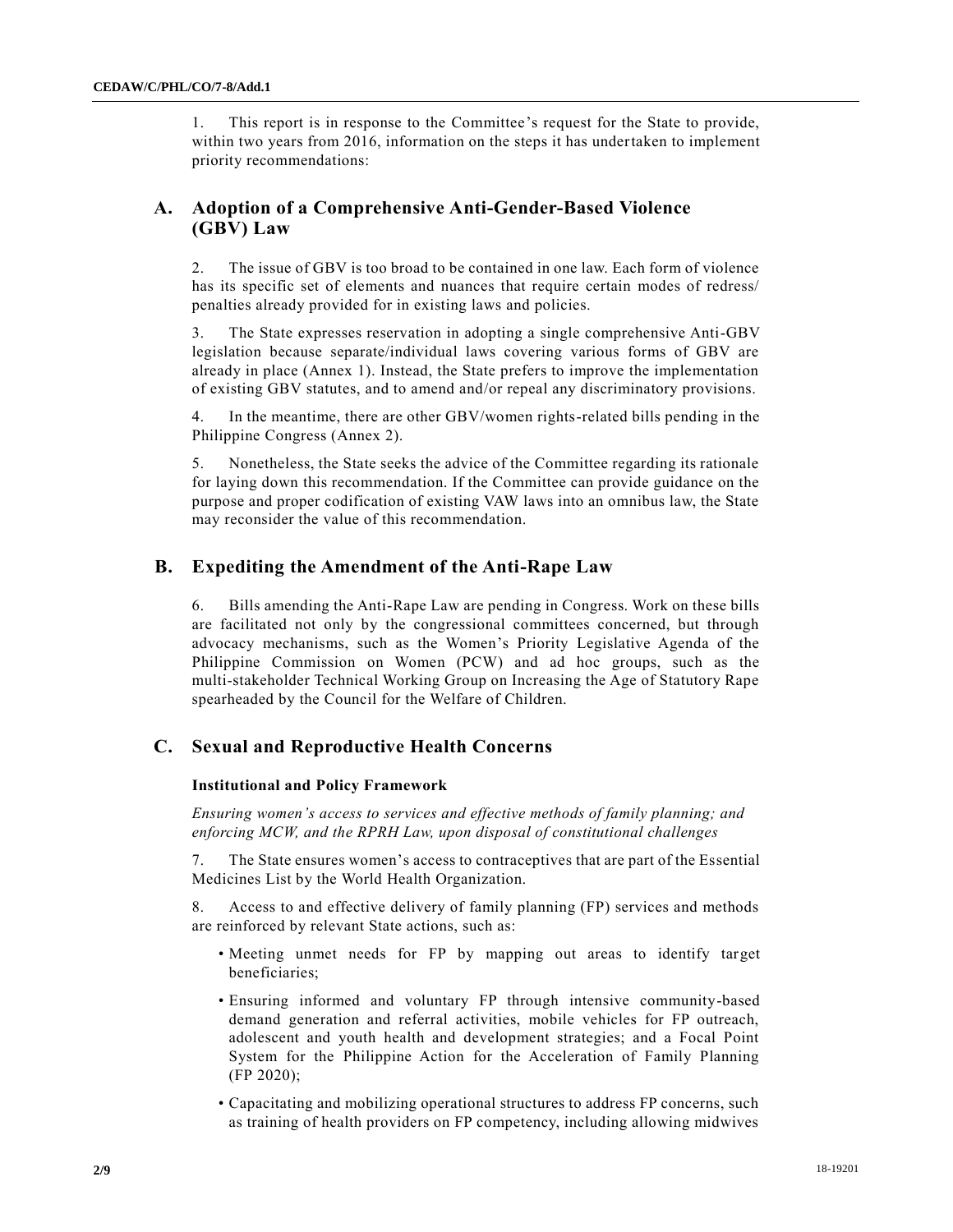and nurses to perform life-saving procedures and provide progestin subdermal implants; and guaranteeing continuum of services from primary health facilities to referral hospitals;

- Procurement and distribution of FP commodities to Department of Health (DOH) regional offices and government health facilities, and tracking FP commodity stock status at service delivery points through the FP Hotline;
- Engaging and collaborating with civil society organizations (CSO) and the private sector.

9. The Responsible Parenthood and Reproductive Health (RPRH) Law continues to enable women's access to a broad range of contraceptive methods.

10. The Philippine Supreme Court clarified that its Temporary Restraining Order (TRO) on FP commodities dated 2015 only covered Implanon and Implanon-NXT and did not cover the processing of other FP supplies which are non-abortifacient. The TRO was not meant to restrain the implementation of the RPRH law.

11. The DOH's compliance to the Supreme Court ruling, i.e., its due process requirements for certification/recertification of contraceptives as non-abortifacient, has effectively rescinded the TRO.

12. To further operationalize the provision of the RPRH Law, specific to the equal treatment of both natural and artificial methods of contraception for the poor and marginalized, a National Policy for Modern Natural Family Planning Methods was developed.

#### *Timeframe for the review of discriminatory laws on reproductive health*

13. The State cannot commit to a fixed timeframe for the passage or amendment of laws, as well as repeal of provisions in the law, as legislative actions are beyond the control of one branch of Government. Democratic process entails that these actions require all necessary consultations by the State with stakeholders concerned. Nonetheless, lobby for the passage of bills protecting women's sexual and reproductive health rights (Annex 3) remains strong.

#### *Ensuring that Executive Orders 003 and 030 are officially revoked*

14. As reported by the State during the 2016 CEDAW Constructive Dialogue, Executive Orders 003 and 030 were officially revoked with the enactment of the RPRH Law. There is no necessity in further declaring void what is already ineffective. The City of Manila implements the RPRH Law and provides modern natural and artificial FP services and commodities.

## *Decriminalizing abortion in cases of rape, incest, threats to the mother's life/health, or serious malformation of fetus*

15. Discussions on decriminalizing abortion under certain circumstances are on-going. In the meantime, the RPRH Law directs the government to ensure that all women needing care for post-abortion complications are treated and counselled in a humane, non-judgmental and compassionate manner. It also recognizes that there are medical indications for abortion performed in extreme situations when the life of a woman is at risk.

16. The National Policy on the Prevention and Management of Abortion Complications (PMAC) that guides the provision of post-abortion care in public and private health facilities and promotes such with other reproductive health programs has been updated and issued in 2018.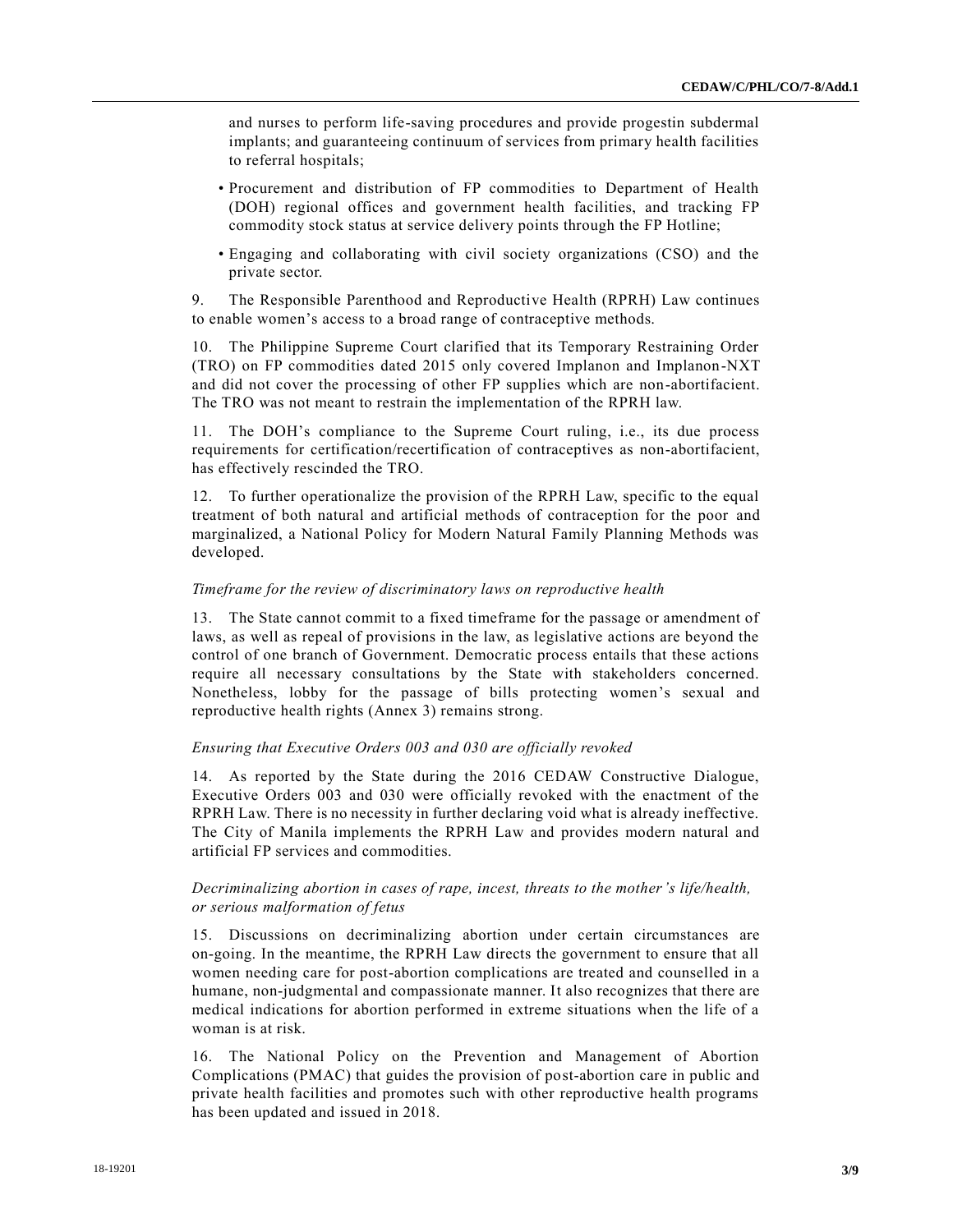17. The establishment of women and children protection units in hospitals/health offices has been included in the State's health licensing standards.

18. The State supports and participates in on-going CSO-initiated consultations/ public discussions on the decriminalization of abortion.

19. However, it must also be stressed that advocates for the rights of persons with disabilities (PWD) object to legalizing abortion even in cases when the fetus is found to be seriously malformed as this goes against the principles of non-discrimination, respect for difference, and acceptance of PWD as part of humanity/human diversity, in keeping with the United Nations Convention on the Rights of PWD.

*Reinforcing the Philippine Commission on Women (PCW), by strengthening its mandate (including on reproductive health), visibility, and its human, financial and technical resources*

20. In 2016, the PCW was granted additional 21 positions in its organization with corresponding increase in its budget.

21. There are on-going discussions for the establishment of five regional PCW offices and to create permanent Gender and Development Units in more government agencies.

22. The PCW is a member of the RPRH-National Implementing Team (NIT) composed of government agencies and CSOs that meets twice a month to ensure the effective operationalization of the RPRH Law down to the grassroots level.

23. The PCW is part of other inter-agency mechanisms supporting the RPRH law, such as the Inter-Agency Council on Violence Against Women and their Children (IACVAWC), Inter-Agency Council Against Trafficking (IACAT), and the Technical Working Group on Increasing the Age of Statutory Rape (TWG on IASR).

24. The PCW monitors the GAD budget allocation and expenditure of government agencies to ensure that the GAD budget of concerned agencies whose mandates pertain to health, including sexual and reproductive health (SRH), are effectively utilized to strengthen women's access to SRH commodities and services.

*Broadening the Commission on Human Rights (CHR)'s mandate to allow it to receive complaints and provide remedies for violations of women's rights*

25. Unlike courts, the CHR does not provide legal remedies because it is not within its constitutional mandate to act as a quasi-judicial agency. The same would also run counter to their function as an independent body.

26. As Gender Ombud, the CHR conducted a National Inquiry on the RPRH Law Implementation in 2016 which involved fact-finding missions and public hearings in five cluster areas in the country, producing 30 recommendations for action by the three branches of the government and by local government units (LGUs).

*Establishing effective monitoring and oversight mechanisms to ensure that reproductive health-related legislation and policies comply with the Convention and Strengthening coordination and reporting mechanisms*

27. An "Executive Order 12 Monthly Reporting Matrix" is used by key stakeholders including government agencies, LGUs and CSOs concerned in monitoring and submitting accomplishment reports on the RPRH Law implementation.

28. The DOH confers the Purple Ribbon Award to LGUs that properly implement the RPRH Law.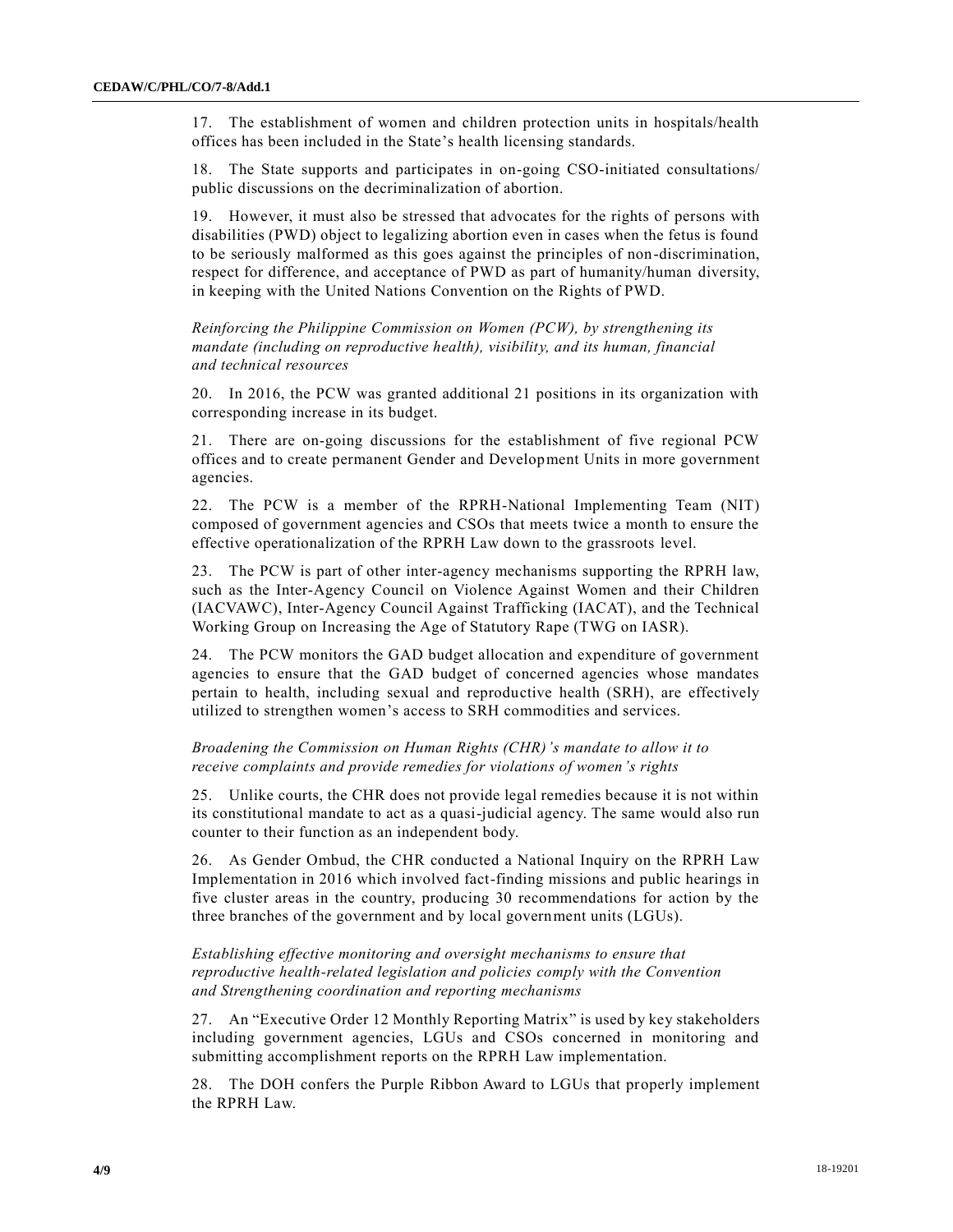29. The Department of Interior and Local Government (DILG) launched the LGU Scorecard which gauges the performance of LGUs in attaining the United Nation's Sustainable Development Goals.

*Removing barriers in access to justice and ensuring that courts adjudicate cases involving women's SRH rights without undue delay*

30. The 2017 Revised Guidelines for Continuous Trial of Criminal Cases was issued to significantly streamline the criminal litigation process.

31. The Supreme Court's Enhanced Justice on Wheels (EJOW) Program delivers accessible justice to local communities. Disputants are provided with makeshift court facilities in EJOW buses and free services of judges, prosecutors, mediators, clerks and lawyers. The program also includes jail and docket decongestion, court-annexed mediation, free legal aid to inmates, and information dissemination for barangay (village) officials.

32. The Department of Justice (DOJ) and the Supreme Court have introduced the use of anatomically correct dolls to aid in the prosecution and trial of GBV and sexual abuse cases against children.

33. The Supreme Court organized, along with designated trial courts, Statutory Family Courts that will have jurisdiction over cases of domestic violence against women. One of this court's features is the use of live-link equipment if it has been deemed that the woman-victim would suffer further trauma if she were to testify in the presence of the offender.

## *Ensuring that the CEDAW, MCW, and RPRH Law are integrated in the training of judges, lawyers and prosecutors*

34. The State's regular trainings to enhance gender-responsiveness of court officers and prosecutors cover subjects such as basic concepts and gender sensitivity, use of gender-fair language, avoidance of gender discrimination in court decisions, laws relating to women's rights, handling cases involving children, multidisciplinary approaches in handling GBV cases to ensure holistic response, and human rightsbased approach in the investigation and prosecution of GBV cases. Details are presented in Annex 4.

35. Surveys of court decisions and issuances were conducted to determine gender sensitivity and responsiveness of the courts, and the effectiveness of the aforesaid trainings.

*Ensuring that policies/legislation prioritize protection of women's health rights over discriminatory religious postulates*

36. See paragraphs 7, 10, and 13 for related discussions.

37. There are efforts to address gender and cultural/religious barriers to family planning use specific to the Autonomous Region of Muslim Mindanao (ARMM).

38. The State, through the DOH-ARMM, continues to engage Muslim religious leaders in shaping positive behaviours among Muslim males in mainstreaming moderate views on health and family planning in the context of birth spacing and protecting women's health. A team of these leaders composed of local imams and a'immah has been capacitated and organized as expert resources in community mobilization sessions.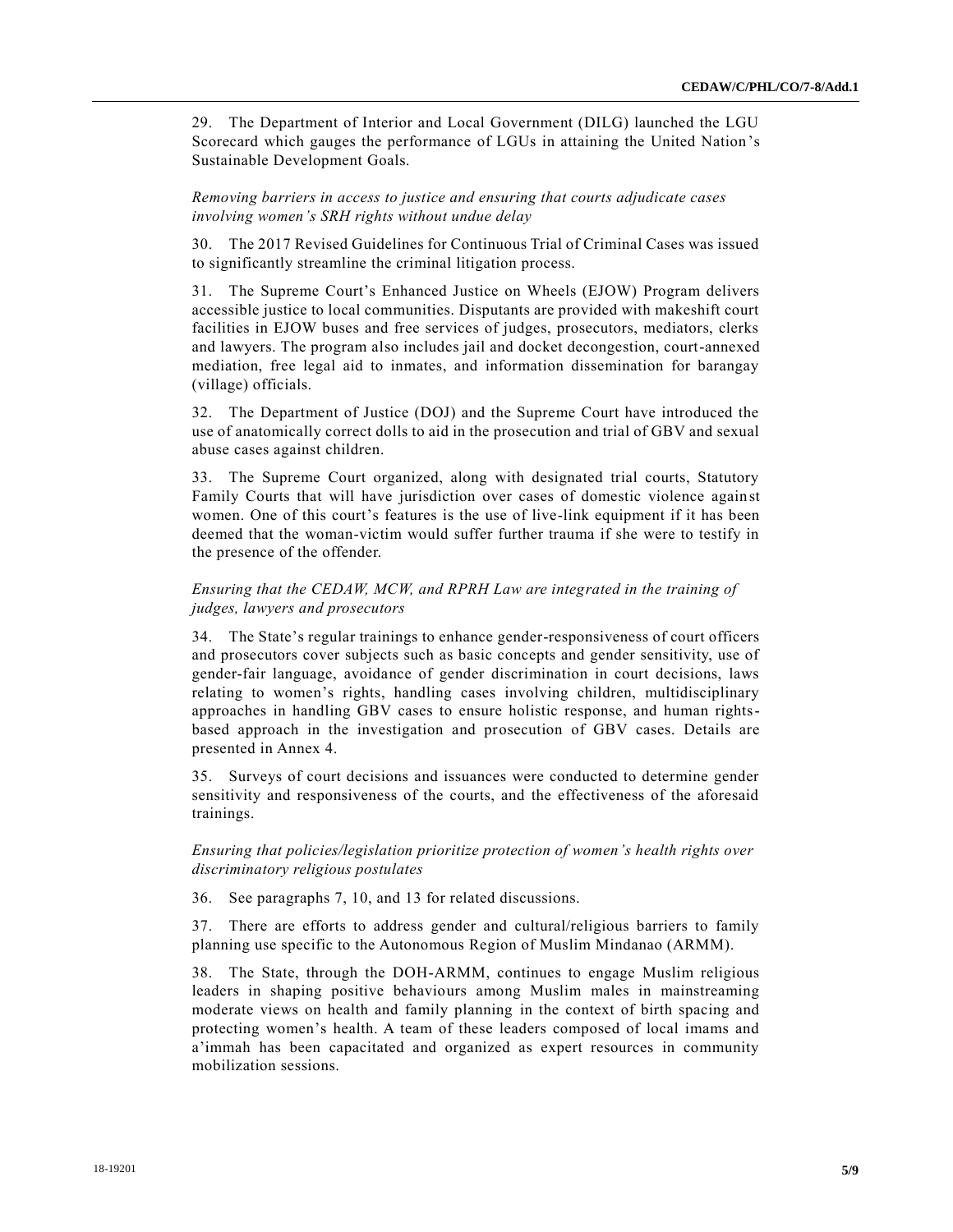#### **Sexual and Reproductive Health Rights and Services**

*Addressing the unmet need for contraception; expanding the public health insurance system to cover costs of modern contraceptive methods*

39. There is decreasing trend in unmet need for FP among currently married women, from 30% in 1993 to 17% in 2017. The percentage of currently married women using modern contraceptive methods increased from 25% in 1993 to 40% in 2017. The demand for FP that is satisfied with modern contraceptive methods likewise increased from 35% in 1993 to 57% in 2017. The highest source of modern contraceptive methods comes from the public sector, specifically at the Barangay (village) Health Stations.

40. More women are now using modern FP methods over traditional methods. Use of traditional methods slowly declined from 18.3% in 1998 to 17.5% in 2013, dropping significantly to 13.9% in 2017. This reflects the State 's successful efforts in educating women on the use of more effective contraceptive methods.

41. The Philippine Health Insurance Corporation (PhilHealth) covers the costs of modern contraceptive methods. Benefit payment for RPRH-related services steadily increased in the last four years from PhP11.3 billion in 2014 to PhP23.8 billion in 2017, higher by 15% to 2016 payments. Furthermore, there were more PhilHea lthaccredited facilities that provided RPRH services in 2017: 763 public hospitals and infirmaries; 2,455 Primary-Care-Benefit providers in cities/municipalities; and 3,243 public and private Maternity-Care-Package providers.

42. Bills addressing the needs of adolescent girls were filed calling for the (a) lowering of the minimum age from 18 to 15 years old to avail of HIV testing and counselling without the need for parental consent, (b) preventing adolescent pregnancy, and (c) strengthening the national and local health and nutrition programs for pregnant and lactating women, adolescent girls, teenage mothers, infants, and young children in the first 1,000 days.

43. Policy measures to expand adolescents' access to services were issued, covering the following concerns:

- Nationwide adoption of the "Clinical Practice Guidelines for the Prevention, Diagnosis and Treatment of Opportunistic Infections in HIV-Infected Adults and Adolescents in the Philippines";
- Development by the Council for the Welfare of Children of the Protocol on the Provision of Proxy Consent for HIV-Testing Services of Children Vulnerable/at Risk of HIV;
- Defining the levels of standards for Adolescent Friendly Facilities in educational institutions;
- Adoption and dissemination of the Adolescent Health and Development Program Manual of Operations to program managers and implementers;
- Updating of the Department of Education's K-12 curriculum to meet the Comprehensive Sexual Education Standards.

*Ensuring that non-biased and rights-based counselling and information on sexual and reproductive health services are provided*

44. In conducting demand generation activities to increase access to modern FP services, the State mobilized its health workers, population workers, and commu nity volunteers to conduct Responsible Parenthood and Family Planning (RPFP) classes, identify couples and individuals with unmet need for modern FP, and refer clients to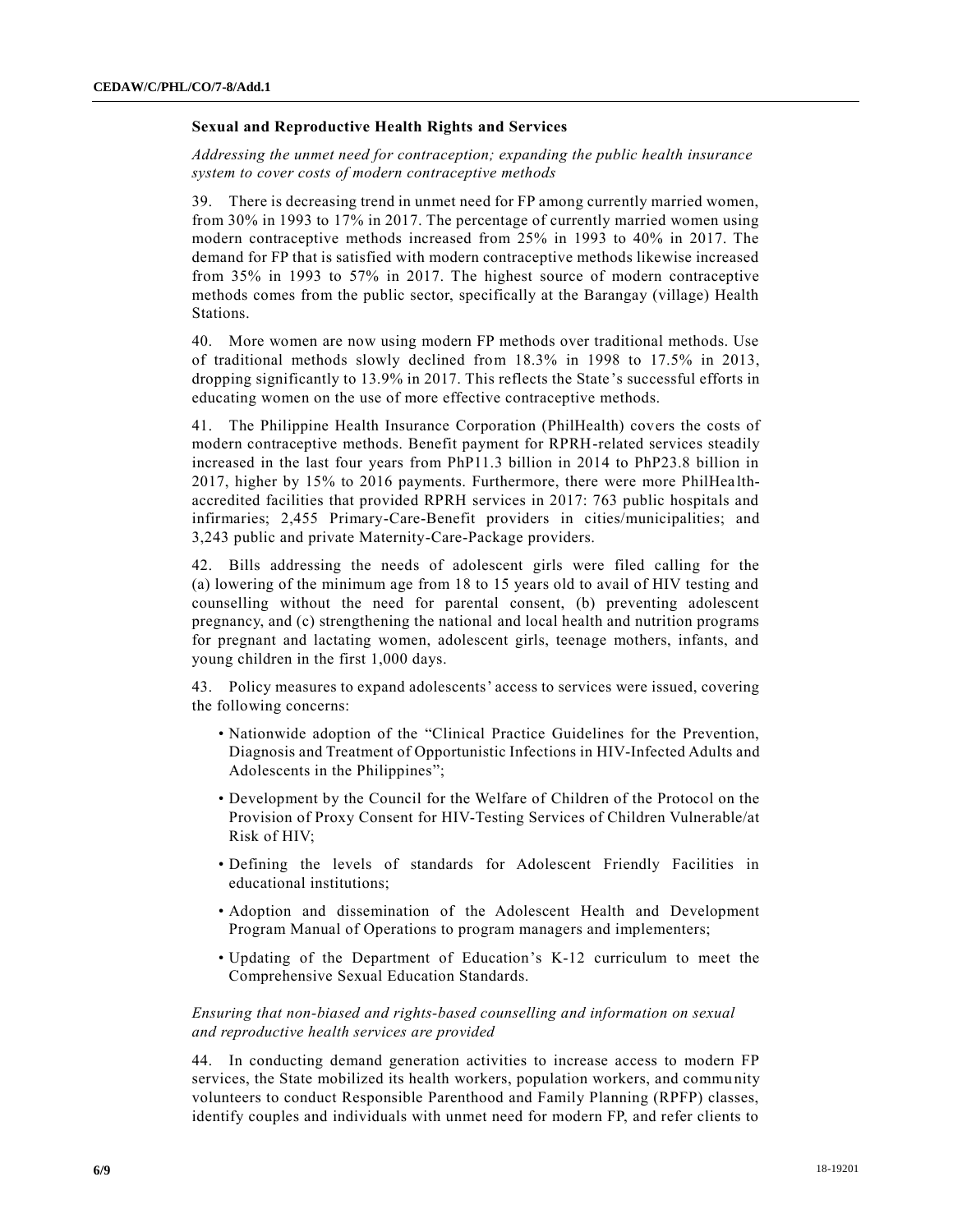the nearest facilities to avail their preferred FP method. There have been 93,124 RPFP classes conducted and attended by approximately 1.2 million participants.

#### *Reintroducing emergency contraception*

45. The RPRH Law restricts procurement and distribution of emergency contraceptive pills by the DOH, but such restriction does not apply to NGOs and private providers. The 2014 Clinical Practice Guidelines on Family Planning of DOH includes guidelines on the clinical use of emergency contraceptive pills. The Yuzpe method of emergency contraception is available for women in crisis situations, e.g., women who were raped.

*Ensuring that systematic training on SRH is provided to health-care professionals; monitoring the adequate funding therefor*

Capacity-building on FP programs remains one of the DOH's major interventions, along with LGU initiatives and assistance from developmental partners.

46. As of December 2017, 992 LGUs have trained public health providers on Family Planning Competency-Based Training (FPCBT) Level I, while 205 LGUs have trained private FP providers. On the other hand, 379 LGUs have trained public providers on FPCBT Level II totalling to 2,379 personnel, while 147 LGUs have 412 FPCBT Level II-graduates who are private practitioners. Priority was given to increase the number of facilities, particularly hospitals, and of providers trained on the FPCBT Level II.

*Providing women with access to high-quality post-abortion care in public health facilities; ensuring that women experiencing abortion-related complications are not threatened, reported to police, or subjected to discrimination and/or delays/denials in access to care*

47. See paragraphs 12–13 for related discussions.

48. The 2018 PMAC Guidelines mandates all primary health care facilities to have a designated room for counselling services and a staff well-trained to counsel clients on all health concerns, including those with unwanted pregnancies. The counselling rooms shall adopt audio-visual privacy standards to ensure confidentiality.

## *Establishing a regulatory framework/mechanism for the practice of conscientious objection by individual health professionals*

49. The State, through a DOH Administrative Order, provides standards and management protocols for the registration and mapping of conscientious objectors and health facilities exempt from providing full range of RH services.

## *Ensuring that local government units establish health-care protocols/procedure and complaint mechanisms to prevent/sanction abuse and discrimination against women*

50. The LGUs, in partnership with the DOH, have guidelines for handling complaints filed by any person against government health employees for cases of abuse and/or discrimination. The guidelines complement relevant civil service rules governing government workers.

*Integrating age-appropriate education on SRH into school curricula, including comprehensive sex education, prevention of early pregnancies, STDs, HIV/AIDS*

51. The State, through the Department of Education (DepEd), has established a common understanding of the comprehensive sex education (CSE) key concepts and messages to ensure clear alignment with the K-to-12 Basic Education Curriculum.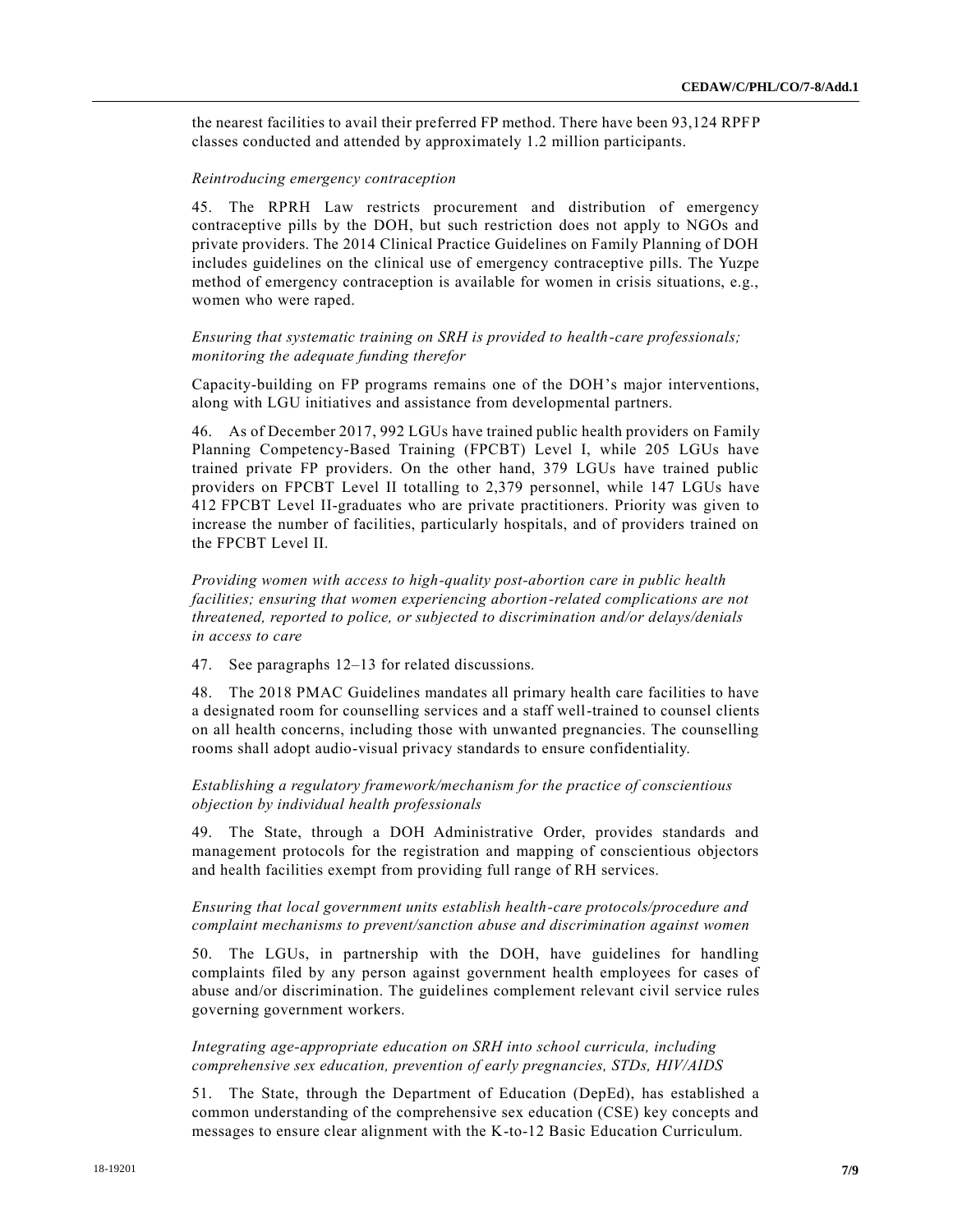52. The Adolescent Health and Development Program, a component of the Philippine Population Management Program, seeks to improve the total well-being of adolescents. The program's aims for 2017–2022 are as follows:

- Reduce by half the proportion of adolescents aged 15–19 who have begun childbearing;
- Reduce by half the number of pregnancies among adolescents aged 10–14;
- Reduce by half the proportion of repeat pregnancies among adolescents who have begun childbearing.

53. The State implements demand generation and advocacy strategies with key NGO and CSO partners in the following programs:

- Development of training tools for adolescents, e.g., Sexual Health and Personally Effective (SHAPE) Adolescent Modules;
- U4U: Youth-for-Youth Initiative;
- Parent Education on Adolescent Health;
- Policy Research;
- Information and Service Delivery Network;
- National Population Quiz;
- Adolescent Health-and-Development Independent Film Festival.
- 54. See Annex 5 for details.

## *Conducting education campaigns to enhance awareness on SRH rights and services*

55. The State integrates awareness on SRH rights in certain critical programs, such as the Universal Health Care Program, Conditional Cash Transfer (CCT) Program, and the Responsible Parenthood and Family Planning (RPFP) Program. Under the RPFP alone, some 93,124 classes were conducted by the State and attended by approximately 1.2 million participants. Likewise, in 2017, 83%, or 233,792 of 282,254 women of reproductive age with unmet need for modern FP identified through the CCT program were referred to and served at various health facilities by FP-service providers.

## *Seeking technical/financial support from international community; strengthening collaboration with CSOs to enhance women's access to SRH services*

56. Mechanisms for the provision of quality SRH services in selected health facilities were developed by the DOH with assistance from development partners.

57. Pursuant to the RPRH Law and its monitoring by the State, several implementing guidelines were issued by agencies, recognizing/encouraging further the assistance, participation and contribution of CSOs.

58. As a result of the State's encouragement for CSOs to continuously engage on advocacy on health governance, CSOs were capacitated on demand generation for Adolescent and Youth Reproductive Health (AYRH) concerns, particularly on teen facilitation to assist rural health units on AYRH activities and for link-up with service provisions. Other partnerships with CSOs cover advocacy, ASRH information, risks assessment, referral, and progress-tracking for the health and development of OSYs and young parents through outreach.